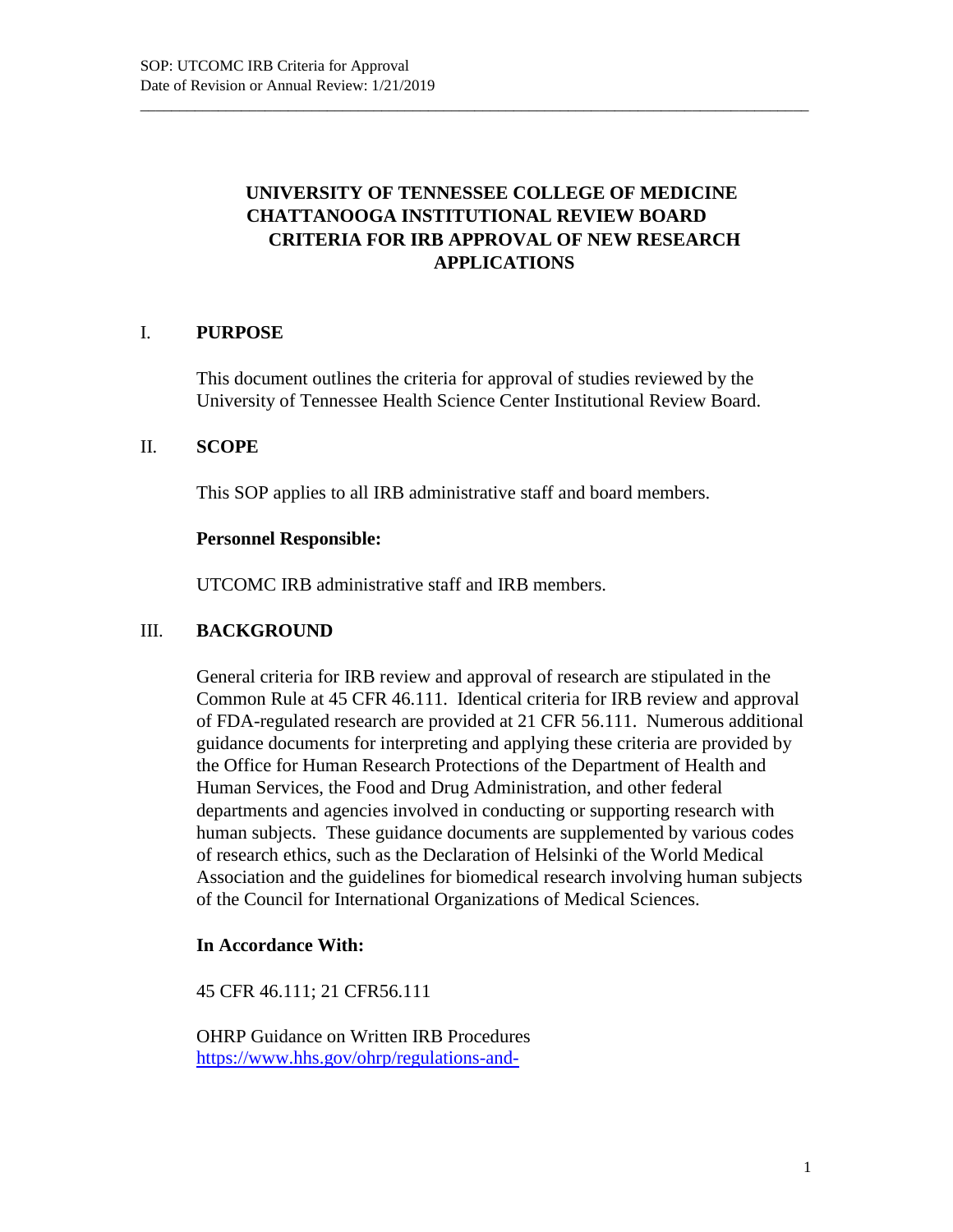policy/guidance/institutionalissues/institutional-review-board-writtenprocedures/index.html

\_\_\_\_\_\_\_\_\_\_\_\_\_\_\_\_\_\_\_\_\_\_\_\_\_\_\_\_\_\_\_\_\_\_\_\_\_\_\_\_\_\_\_\_\_\_\_\_\_\_\_\_\_\_\_\_\_\_\_\_\_\_\_\_\_\_\_\_\_\_\_\_\_\_\_\_\_\_\_\_\_\_\_\_\_\_

Institutional Review Boards Frequently Asked Questions – Information Sheet http://www.fda.gov/RegulatoryInformation/Guidances/ucm126420.htm *Compliance with this policy also requires compliance with state or local laws or regulations that provide additional protections for human subjects.*

# IV. **PROCEDURES**

1. The following criteria are utilized by the UTCOMC IRB in determining whether applications to conduct research can be approved: a. Risk(s) to subjects are minimized.

i. The study uses procedures that are consistent with sound research design and do not unnecessarily expose subjects to risk. ii. The investigators are competent in the area being studied. iii. When appropriate, the study uses procedures already being performed on the subjects for diagnostic or treatment purposes. iv. Appropriate screening and monitoring procedures are utilized to protect the subjects from harm.

b. Risk(s) to subjects are reasonable in relation to anticipated benefits, if any, to subjects, and the importance of the knowledge that may reasonably be expected to result.

i. The risk-benefit profile of any treatment intervention evaluated in the study is not known to be significantly more or less favorable than any available alternative treatment. ii. Non-therapeutic interventions used in the study do not involve more than minimal risk or a modest increase over minimal risk. iii. The value of the knowledge to be gained in the study justifies any increment of risk to subjects resulting from participation in the research. This assessment requires a review of the scientific validity of the protocol and scientific rationale (including results of previous animal and human studies) for conducting the study.

- iv. In evaluating the risks and benefits, the IRB will consider only those risks and benefits that may result from the research (as distinguished from risks and benefits of therapies subjects would receive even if not participating in research.)
- v. The IRB shall not consider possible long-range effects of applying knowledge gained in the research as among those research risks that fall within the purview of its responsibility.
- c. Selection of subjects is equitable.
	- i. Recruitment will be open to all prospective subjects who may benefit from study participation, without regard (as appropriate) to gender,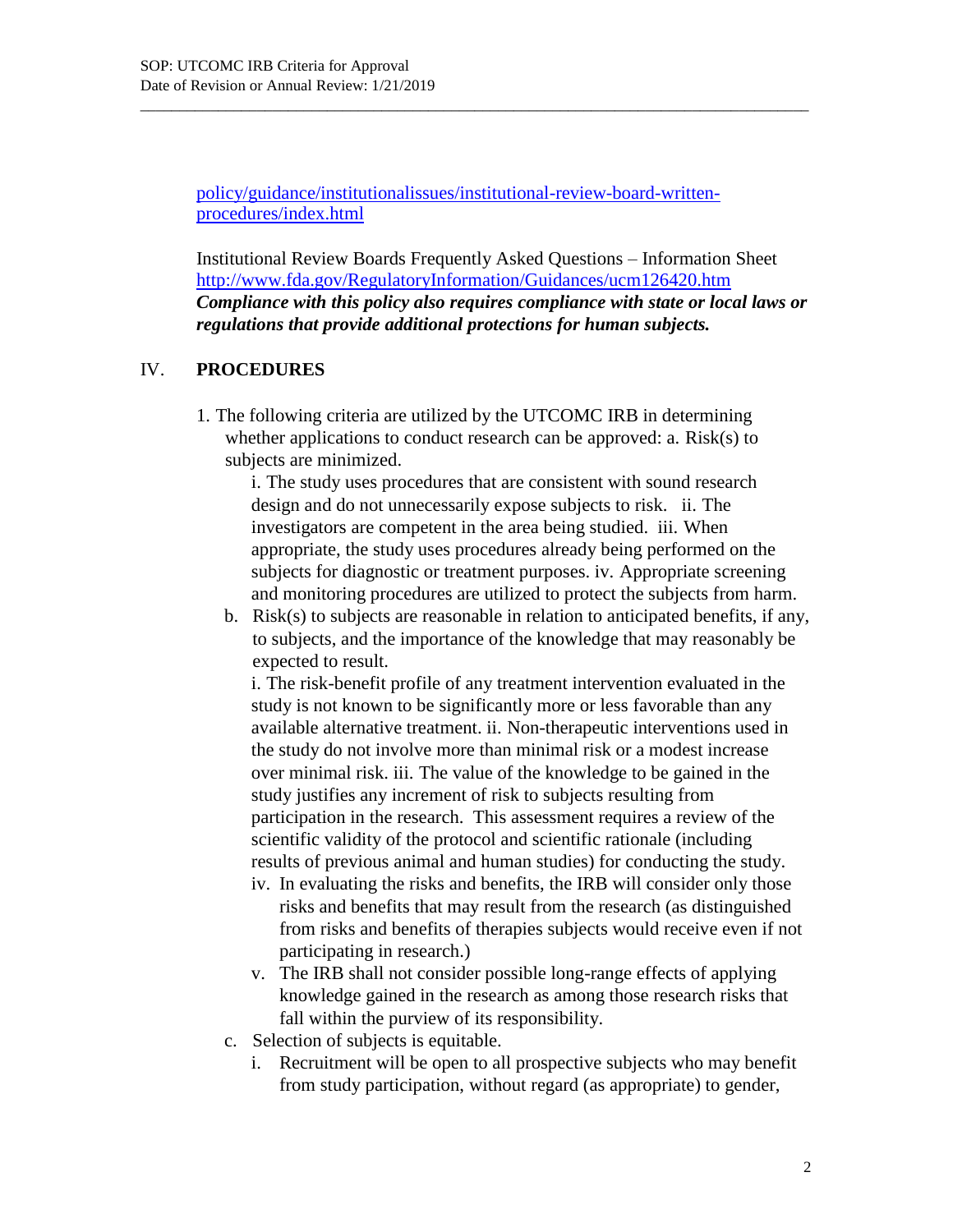sexual orientation, religion, race or ethnicity, taking into account the purposes of the research and the setting in which it is conducted.

\_\_\_\_\_\_\_\_\_\_\_\_\_\_\_\_\_\_\_\_\_\_\_\_\_\_\_\_\_\_\_\_\_\_\_\_\_\_\_\_\_\_\_\_\_\_\_\_\_\_\_\_\_\_\_\_\_\_\_\_\_\_\_\_\_\_\_\_\_\_\_\_\_\_\_\_\_\_\_\_\_\_\_\_\_\_

- ii. The IRB will be cognizant of special problems associated wih the use of populations that are vulnerable to coercion or undue influence, such as children, prisoners, individuals with impaired decision making capacity, or economically or educationally disadvantaged persons.
- iii. The IRB will not permit the involvement of vulnerable subjects, without scientific justification, in research that does not offer the prospect of direct benefit to subjects.
- d. Unless the requirement is waived, the investigator will obtain the legally effective informed consent of the subject or the subject's legally authorized representative before the subject's participation in research.
	- i. The consent form must contain the required elements of information as specified in the federal regulations and must include the information that a reasonable person would want to have in order to make an informed decision about whether to participate in the study.
	- ii. The information that is given to the subject or the legally authorized representative shall be in a language understandable to the subject or the representative. The IRB will consider the demographic profile of the study population in gauging the readability of the consent disclosure.
	- iii. The language of the informed consent form should be one in which the subject or the subject's legally authorized representative is fluent.
	- iv. A consent interview will be conducted with the prospective subjects or legally authorized representative, which involves presentation of the main elements of information required for informed consent and the opportunity for them to discuss that information.
	- v. The investigator plans to seek informed consent only under circumstances that provide the prospective subject or the legally authorized representative sufficient opportunity to consider whether to participate and that minimize the possibility of coercion or undue influence. vi. The consent of the subject or the legally authorized representative will be appropriately documented, as specified in IRB SOP: Informed Consent.
- e. Where appropriate, the research plan makes provision for monitoring the data to insure the safety of subjects.
	- i. The IRB will determine that the plan for monitoring the study data and subject safety is appropriate to the degree of risk associated with participation. ii. The IRB will determine if a DSMB is required for the study. If so, the IRB will require the investigator or sponsor to submit DSMB reports for the study to the IRB in a timely fashion. iii. The IRB may ask the investigator for copies of monitoring reports for the investigative sites.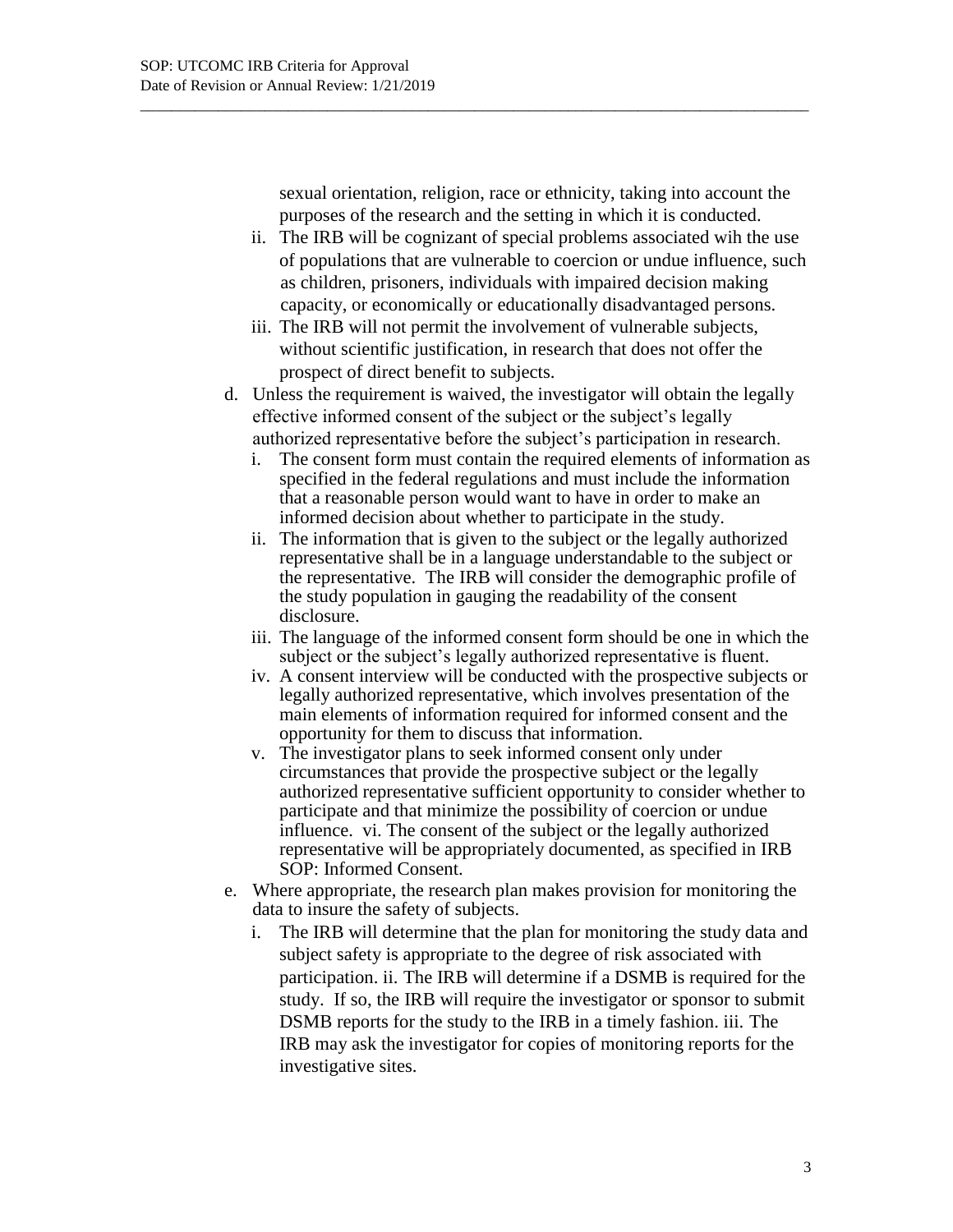- iv. The IRB may perform site audits (See IRB SOP: Auditing of Research Studies).
- f. Where appropriate, there are adequate provisions to protect the privacy of subjects and maintain confidentiality of data/specimens.

\_\_\_\_\_\_\_\_\_\_\_\_\_\_\_\_\_\_\_\_\_\_\_\_\_\_\_\_\_\_\_\_\_\_\_\_\_\_\_\_\_\_\_\_\_\_\_\_\_\_\_\_\_\_\_\_\_\_\_\_\_\_\_\_\_\_\_\_\_\_\_\_\_\_\_\_\_\_\_\_\_\_\_\_\_\_

- i. Methods for identifying, screening, interacting with, and securing research data from subjects must respect privacy rights.
- ii. Methods for storing and transmitting private information and biospecimens ensure the confidentiality of the data/specimens is protected. iii. For more information on privacy and security, see IRB SOP: Privacy and Confidentiality in Human Subject Research Participation.
- g. For the purposes of conducting the limited IRB review required by the broad consent exemption at 45 CFR 46.104(d)(7) in the revised Common Rule, the IRB is able to make the following determinations:
	- i. Broad consent for storage, maintenance, and secondary research use of identifiable information or identifiable biospecimens is obtained in accordance with the requirements of 45 CFR  $46.116(a)(1)-(4)$ ,  $(a)(6)$ , and  $(d)$  in the revised Common Rule; ii. Broad consent is appropriately documented, or waiver of documentation is appropriate, in accordance with 45 CFR 46.117 in the revised Common Rule; and
	- iii. If there is a change made for research purposes in the way the identifiable private information or identifiable biospecimens are stored or maintained, there are adequate provisions to protect the privacy of subjects and to maintain the confidentiality of data.
- h. When some or all of the subjects are likely to be vulnerable to coercion or undue influence, such as children, prisoners, individuals with impaired decision making capacity, or economically or educationally disadvantaged persons, additional safeguards have been considered where necessary to protect the rights and welfare of these subjects.
- i. The IRB shall make a determination of the approval period, as well as the need for additional supervision or oversight on a project-by-project basis. The IRB will take into consideration the following factors when deciding on an appropriate interval for continuing review, when continuing review is required:
	- i. the nature of and risks posed by the clinical investigation;
	- ii. the degree of uncertainty regarding the risks involved;
	- iii. the vulnerability of the subject population;
	- iv. the experience of the clinical investigator in conducting clinical research;